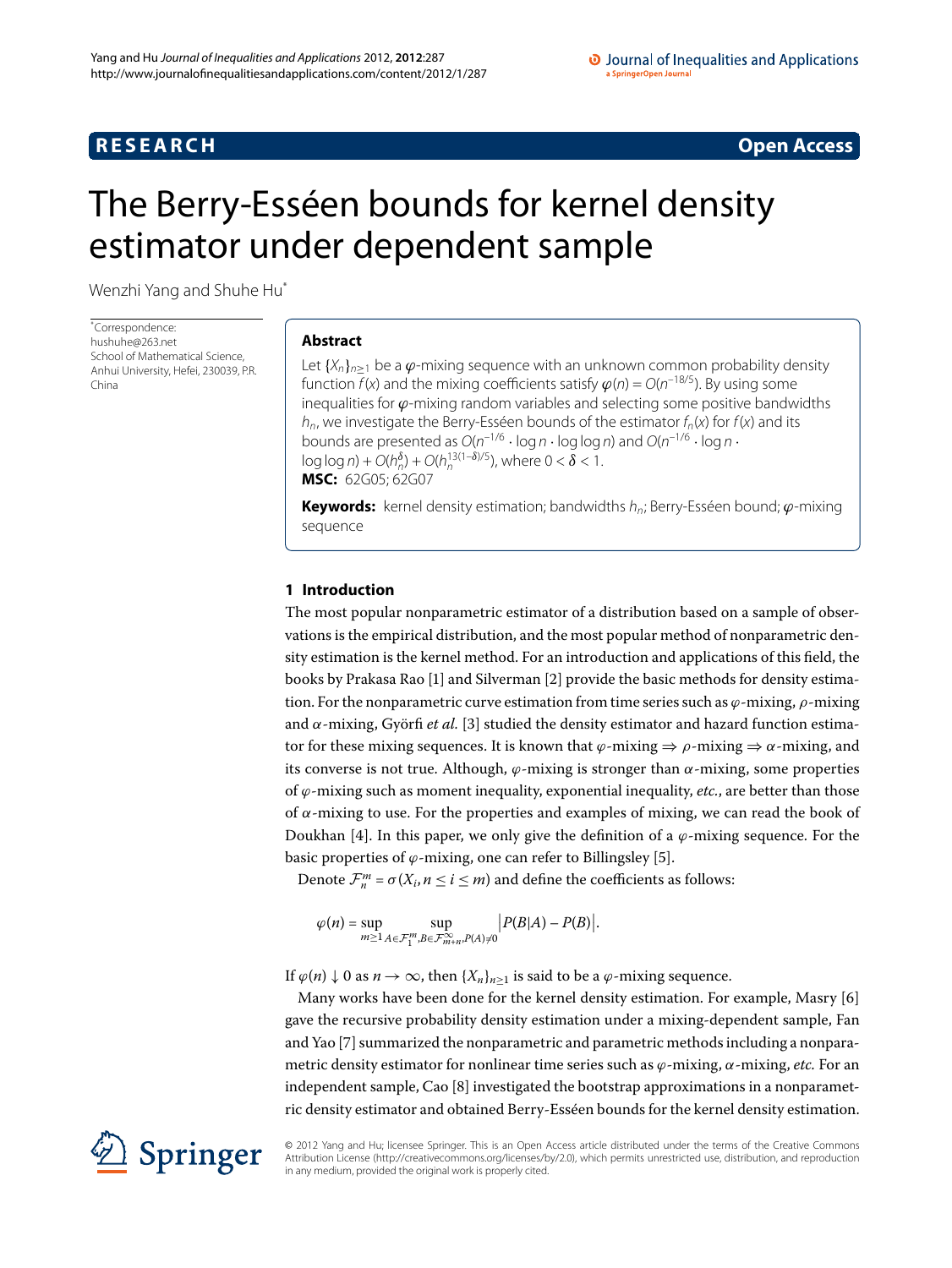Under  $\varphi$ -mixing dependence errors, Li *et al.* [9] obtained the asymptotic normality of a wavelet estimator of the regression model. Li *et al.* [\[](#page-12-4)10] also gave the Berry-Esséen bound of a wavelet estimator of the regression model. Meanwhile, Yang et al. [11] studied the Berry-Esséen bound of sample quantiles for *ϕ*-mixing random variables. In this paper, we will investigate the Berry-Esséen bounds for a kernel density estimator under a *ϕ*-mixing dependent sample.

Let  ${X_n}_{n>1}$  be a  $\varphi$ -mixing sequence with an unknown common probability density function *f*(*x*) and the mixing coefficients satisfy  $\varphi(n) = O(n^{-18/5})$ . With the help of techniques of inequalities such as moment inequality, exponential inequality and the Bernstein's bigblock and small-block procedure, by selecting some positive bandwidths  $h_n$ , which do not depend on the mixing coefficients and the lengths of Bernstein's big-block and smallblock, we investigate the Berry-Esséen bounds of the estimator  $f_n(x)$  for  $f(x)$  and its bounds are presented as  $O(n^{-1/6} \cdot \log n \cdot \log \log n)$  and  $O(n^{-1/6} \cdot \log n \cdot \log \log n) + O(h_n^{\delta}) + O(h_n^{13(1-\delta)/5})$ , where  $0 < \delta < 1$ . Particularly, if  $\delta = 13/18$  and  $h_n = n^{-16/69}$ , the bound is presented as  $O(n^{-1/6} \cdot \log n \cdot \log \log n)$ . For details, please see our results in Section 3. Some assumptions and lemmas are presented in Section 2. Regarding the technique of Bernstein's big-block and small-block procedure, the reader can refer to Masry  $[6, 12]$  $[6, 12]$  $[6, 12]$ , Fan and Yao  $[7]$ , Roussas [13[\]](#page-12-7) and the references therein.

For the kernel density estimator under association and a negatively associated sample, one can refer to Roussas [13[\]](#page-12-8) and Liang and Baek [14] obtained for asymptotic normal-ity, Wei [\[](#page-12-10)15] for the consistences, Henriques and Oliveira [16] for exponential rates, Liang and Baek [17[\]](#page-12-11) for the Berry-Esséen bounds, *etc.* Regarding other works about the Berry-Esséen bounds, we can refer to Chang and Rao [\[](#page-12-12)] for the Kaplan-Meier estimator, Cai and Roussas  $[19]$  $[19]$  for the smooth estimator of a distribution function, Yang  $[20]$  for the regression weighted estimator, Dedecker and Prieur [21[\]](#page-12-15) for some new dependence coefficients, examples and applications to statistics, Yang *et al.* [22] for sample quantiles under negatively associated sample, Herve *et al.* [\[](#page-12-17)23] for *M*-estimators of geometrically ergodic Markov chains, and so on. On the other hand, Härdle *et al.* [24[\]](#page-12-18) summarized the Berry-Esséen bounds of partially linear models (see Chapter 5 of Härdle et al. [24]).

<span id="page-1-0"></span>Throughout the paper,  $c, c_1, c_2, \ldots, C, M_0$  denote some positive constants not depending on *n*, which may be different in various places,  $\lfloor x \rfloor$  means the largest integer not exceeding *x* and  $I(A)$  is the indicator function of the set *A*. Let  $c(x)$  be some positive constant depending only on *x*. For convenience, we denote  $c = c(x)$  in this paper, whose value may vary at different places.

### **2 Some assumptions and lemmas**

For the unknown common probability density function  $f(x)$ , we assume that

<span id="page-1-1"></span>
$$
f(x) \in C_{s,\alpha},\tag{2.1}
$$

where  $\alpha$  is a positive constant and  $C_{s,\alpha}$  is a family of probability density functions having derivatives of *s*th order,  $f^{(s)}(x)$  are continuous and  $|f^{(s)}(x)| \leq \alpha$ ,  $s = 0, 1, 2, \ldots$ .

Let  $K(\cdot)$  be a kernel function in *R* and satisfy the following condition  $(A_1)$ :

(A<sub>1</sub>) Assume that *K*(·) is a bounded probability density function and *K*(·)  $\in$  *H<sub>s</sub>*, where *H<sub>s</sub>*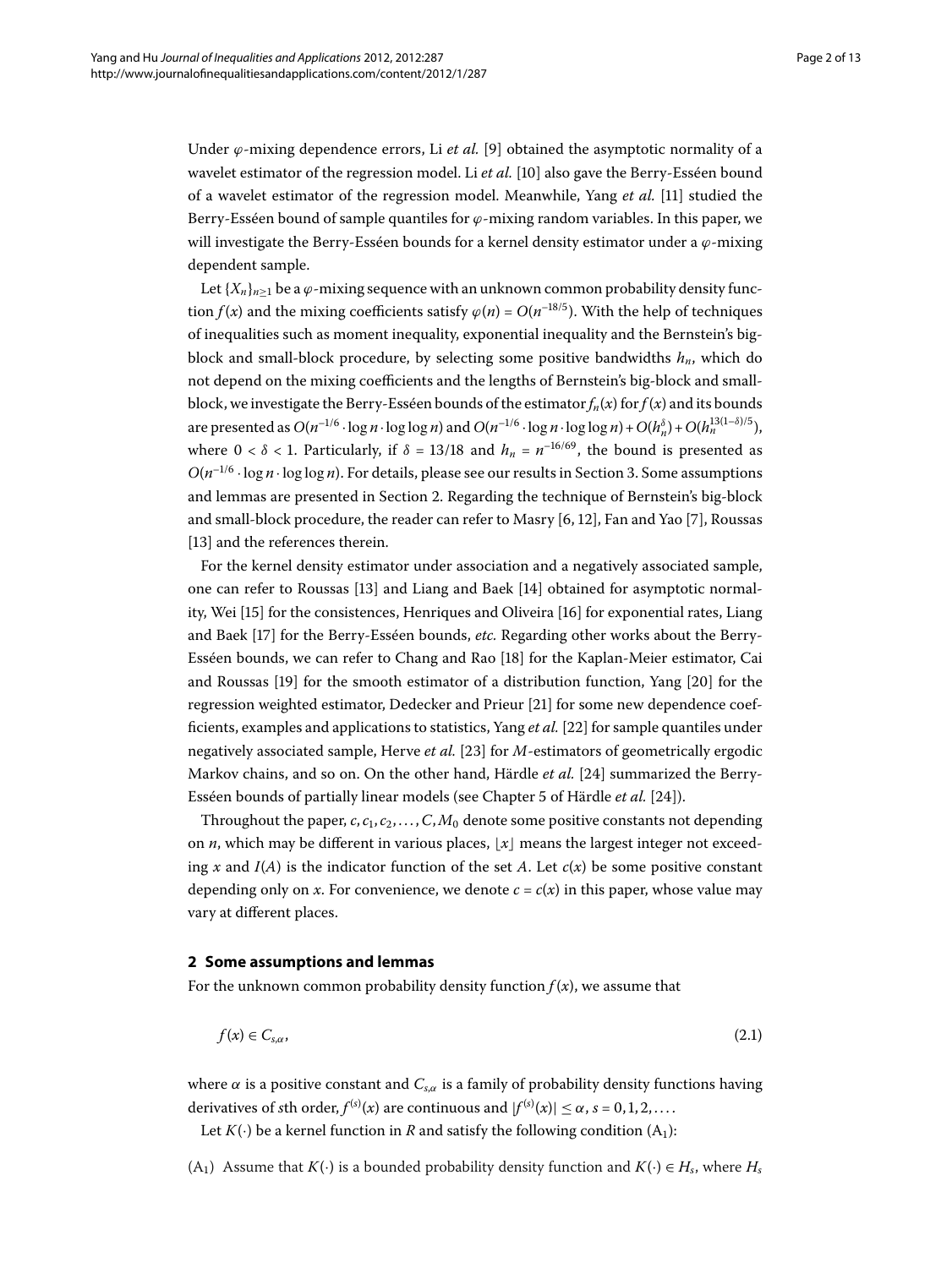is a class of functions  $K(\cdot)$  with the properties

<span id="page-2-0"></span>
$$
\int_{-\infty}^{\infty} u^{r} K(u) du = 0, \quad r = 1, 2, ..., s - 1, \qquad \int_{-\infty}^{\infty} u^{s} K(u) du = A \neq 0.
$$
 (2.2)

Here *A* is a finite constant and *s* is a positive integer for  $s > 2$ .

Obviously, the probability density functions Gaussian kernel  $K(x) = (2\pi)^{-\frac{1}{2}} \exp\{-\frac{x^2}{2}\}$ and Epanechnikov kernel  $K(x) = \frac{3}{20\sqrt{5}}(5-x^2)I(|x| \le \sqrt{5})$  belong to  $H_2$ . For more details, one can refer to Chapter 2 of Prakasa Rao [1[\]](#page-11-0).

For a fixed *x*, the kernel-type estimator of  $f(x)$  is defined as

$$
f_n(x) = \frac{1}{nh_n} \sum_{i=1}^n K\left(\frac{x - X_i}{h_n}\right),\tag{2.3}
$$

where  $h_n$  is a sequence of positive bandwidths tending to zero as  $n \to \infty$ .

Similar to the proof of Theorem 2.2 of Wei [\[](#page-12-9)15], we have, by using Taylor's expansion for  $f(x - h_n u)$ , that

$$
f(x - h_n u) = f(x) - f'(x)h_n u + \dots + \frac{f^{(s-1)}(x)}{(s-1)!}(-h_n u)^{s-1} + \frac{f^{(s)}(x - \xi h_n u)}{s!}(-h_n u)^s,
$$

where  $0 < \xi < 1$ [.](#page-1-1) By (2.1) and (2.2), it follows

$$
\left|Ef_n(x)-f(x)\right|\leq \int_{-\infty}^{\infty}\left|K(u)h_n^su^s\right|\cdot\left|\frac{f^{(s)}(x-\xi h_n u)}{s!}\right|du\leq ch_n^s,
$$

which yields

$$
\big|Ef_n(x)-f(x)\big|=O(h_n^s).
$$

For  $s \geq 2$ , one can get the 'bias' term rate as

$$
\sqrt{nh_n} \big| Ef_n(x) - f(x) \big| \leq c n^{1/2} h_n^{(2s+1)/2},
$$

by providing  $n^{1/2} h_n^{(2s+1)/2} \to 0$ .

It can be checked that  $K(x) = (2\pi)^{-\frac{1}{2}} \exp\{-\frac{x^2}{2}\}\$  and  $K(x) = \frac{3}{20\sqrt{5}}(5-x^2)I(|x| \le \sqrt{5})$  belong to  $H_2$ . So, with  $s = 2$ , one can see that  $h_n = n^{-1/4}$  satisfies the conditions  $0 < h_n \to 0$  and  $n^{1/2}h_n^{(2s+1)/2} \to 0$  as  $n \to \infty$ . Consequently, we pay attention to the Berry-Esséen bound of the centered variate as

$$
\sqrt{nh_n}\big(f_n(x)-Ef_n(x)\big)
$$

in this paper.

Similar to Masry  $[6]$  $[6]$  and Roussas  $[13]$ , we give the following assumption.

 $(A_2)$  Assume that  $f(x, y, k)$  are the joint p.d.f. of the random variables  $X_j$  and  $X_{j+k}, j = 1, 2, \ldots$ , which satisfy

$$
\sup_{x,y} |f(x,y,k) - f(x)f(y)| \le M_0, \quad \text{for } k \ge 1.
$$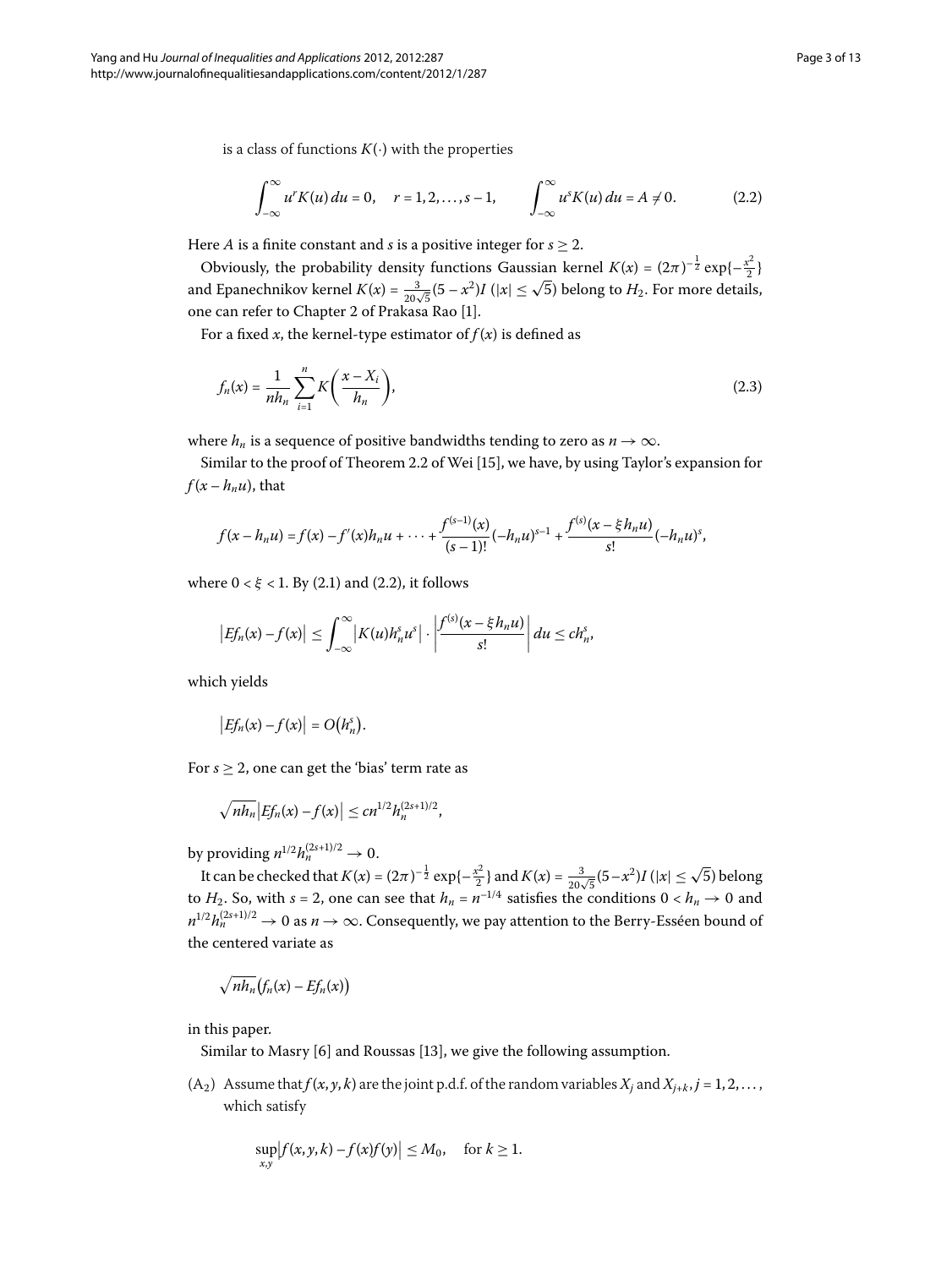Under the assumption  $(A_2)$  and other conditions, Masry [6] gave the asymptotic nor-mality for the density estimator under a mixing dependent sample and Roussas [\[](#page-12-7)13] obtained the asymptotic normality for the kernel density estimator under an association sample. Unlike the mixing case, association and negatively associated random variables  $X_1, X_2, \ldots, X_n$  are subject to the transformation  $K(\frac{x-X_i}{h_n})$ ,  $i = 1, 2, \ldots, n$ , losing in the process the association or negatively associated property, *i.e.*, the kernel weights  $K(\frac{x-X_i}{h_n})$ ,  $i = 1, 2, \ldots, n$ , are not necessarily association or negatively associated random variables (see Roussas [13[\]](#page-12-7) and Liang and Baek [14[,](#page-12-8) 17]). In addition, if  $K(x) = \frac{1}{2}I$  ( $-1 \le x \le 1$ ), which is a function of bounded variation, then  $K(x) = K_1(x) - K_2(x)$ , where  $K_1(x) = \frac{1}{2}I$   $(x \le 1)$  and  $K_2(x) = \frac{1}{2}I(x < -1)$  are bounded and monotone nonincreasing functions. Although the transformations  $\{K_1(\frac{x-X_i}{h_n}), 1 \le i \le n\}$  and  $\{K_2(\frac{x-X_i}{h_n}), 1 \le i \le n\}$  are also the association or negatively associated random variables,  $K_1(x)$  and  $K_2(x)$  are not integrable in *R*. So, there are some difficulties in investigating the kernel density estimator under these dependent samples. Meanwhile, the nonparametric estimation and nonparametric tests for associa-tion and negatively associated random variables can be found in Prakasa Rao [\[](#page-12-19)25].

<span id="page-3-2"></span>In order to obtain the Berry-Esséen bounds for the kernel density estimator under a *ϕ*-mixing sample, we give some useful inequalities such as covariance inequality, moment inequality, characteristic function inequality and exponential inequality for a  $\varphi$ -mixing sequence.

<span id="page-3-1"></span>**Lemma 2.1** (Billingsley [\[](#page-11-4)5], inequality (20.28), p.171) *If E*| $\xi$ | <  $\infty$  *and P*(| $\eta$ | > *C*) = 0 (*ξ measurable* M*<sup>k</sup>* –<sup>∞</sup> *and η measurable* M<sup>∞</sup> *<sup>k</sup>*+*<sup>n</sup>*), *then*

$$
\big|E(\xi\eta)-E\xi E\eta\big|\leq 2C\varphi(n)E|\xi|.
$$

**Lemma 2.2** (Yang [26], Lemma 2) *Let*  $\{X_n\}_{n>1}$  *be a mean zero*  $\varphi$ *-mixing sequence with*  $\sum_{n=1}^{\infty} \varphi^{1/2}(n) < \infty$ . Assume that there exists some  $p \ge 2$  such that  $E|X_n|^p < \infty$  for all  $n \ge 1$ . *Then*

<span id="page-3-3"></span>
$$
E\left|\sum_{i=1}^n X_i\right|^p \le C\left\{\sum_{i=1}^n E|X_i|^p + \left(\sum_{i=1}^n E X_i^2\right)^{p/2}\right\}, \quad n \ge 1,
$$

*where C is a positive constant depending only on*  $\varphi(\cdot)$ .

<span id="page-3-0"></span> $\bf{Lemma~2.3}$  (Li  $et$  al. [9], Lemma 3.4)  $\,$  *Let*  $\{X_n\}_{n\geq 1}$   $be$  a  $\varphi$ -mixing sequence. Suppose that  $p$ and q are two positive integers. Set  $\eta_l$  =  $\sum_{j=(l-1)(p+q)+1}^{(l-1)(p+q)+p} X_j$  for  $1 \leq l \leq k.$  Then

$$
\left|E\exp\left\{it\sum_{l=1}^k\eta_l\right\}-\prod_{l=1}^kE\exp\{it\eta_l\}\right|\leq C|t|\varphi(q)\sum_{l=1}^kE|\eta_l|.
$$

**Lemma 2.4** Let X and Y be random variables. Then for any  $a > 0$ ,

$$
\sup_{t}|P(X+Y\leq t)-\Phi(t)|\leq \sup_{t}|P(X\leq t)-\Phi(t)|+\frac{a}{\sqrt{2\pi}}+P(|Y|>a).
$$

**Remark 2[.](#page-3-0)1** Lemma 2.4 is due to Petrov (Petrov [\[](#page-12-21)27], Lemma 1.9, p.20 and p.36, lines 19-20). It can also be found in Lemma 2 of Chang and Rao  $[18]$ .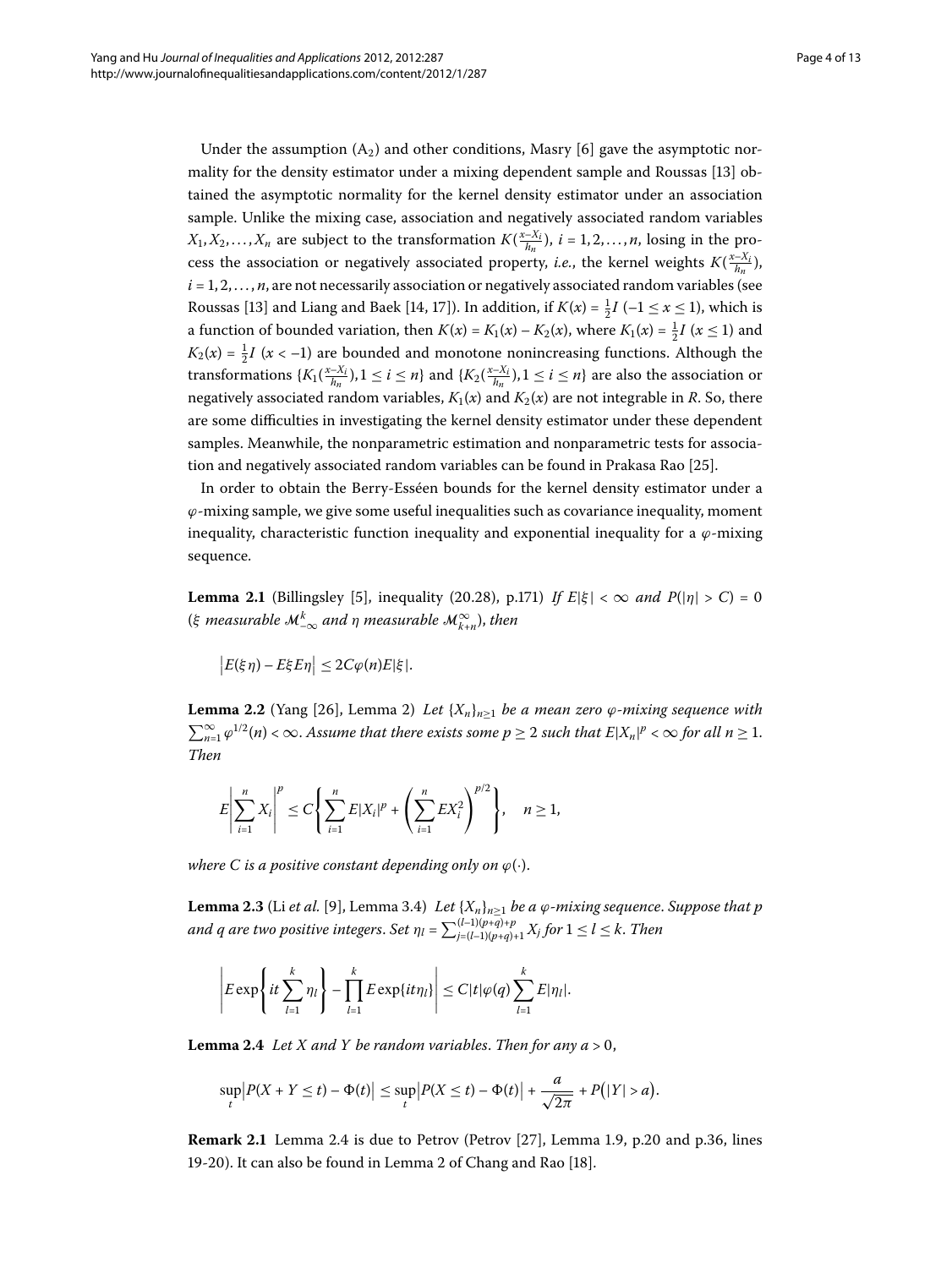<span id="page-4-8"></span><span id="page-4-0"></span>**Lemma 2.5** (Yang *et al.* [11], Corollary A.1) *Let*  $\{X_n\}_{n\geq1}$  *be a mean zero*  $\varphi$ *-mixing sequence with*  $|X_n| \leq d < \infty$ , *a.s., for all n*  $\geq 1$ *. For*  $0 < \lambda < 1$ *, let m* =  $\lfloor n^{\lambda} \rfloor$  *and*  $\Delta_2 = \sum_{i=1}^{n} EX_i^2$ *. Then for*  $\forall \varepsilon > 0$  *and*  $n \geq 2$ ,

<span id="page-4-9"></span>
$$
P\left(\left|\sum_{i=1}^n X_i\right| \geq \varepsilon\right) \leq 2eC_1 \exp\left\{-\frac{\varepsilon^2}{2C_2(2\Delta_2 + n^{\lambda}d\varepsilon)}\right\},\,
$$

*where*  $C_1 = \exp\{2en^{1-\lambda}\varphi(m)\}, C_2 = 4[1 + 4\sum_{i=1}^{2m}\varphi^{1/2}(i)].$ 

# <span id="page-4-1"></span>**3 Main results**

**Theorem 3.1** For  $s \geq 2$ , let the condition  $(A_1)$  hold true. Assume that  $\{X_n\}_{n\geq 1}$  is a se*quence of identically distributed ϕ-mixing random variables with the mixing coefficients*  $\varphi(n) = O(n^{-18/5})$ . *If*  $h_n^{-1/2} \le cn^{8/69}$ ,  $0 < h_n \to 0$  as  $n \to \infty$  and  $\liminf_{n \to \infty} \{nh_n \text{Var}(f_n(x))\}$  $\sigma_1^2(x) > 0$ , *then* 

<span id="page-4-2"></span>
$$
\sup_{-\infty < t < \infty} \left| P\left( \frac{\sqrt{n h_n} (f_n(x) - Ef_n(x))}{\sqrt{\text{Var}(\sqrt{n h_n} f_n(x))}} \le t \right) - \Phi(t) \right|
$$
  
=  $O(n^{-1/6} \cdot \log n \cdot \log \log n), \quad n \to \infty,$  (3.1)

*where* (·) *is the standard normal distribution function*.

*Proof* It can be found that

<span id="page-4-7"></span>
$$
\frac{\sqrt{nh_n}(f_n(x) - Ef_n(x))}{\sqrt{\text{Var}(\sqrt{nh_n}f_n(x))}} = \frac{\sum_{i=1}^n Z_{n,i}(x)}{\sqrt{\text{Var}(\sum_{i=1}^n Z_{n,i}(x))}},
$$
\n(3.2)

<span id="page-4-3"></span>where  $Z_{n,i}(x) = \frac{1}{\sqrt{h_n}} [K(\frac{x-X_i}{h_n}) - EK(\frac{x-X_i}{h_n})]$ . We employ the Bernstein's big-block and smallblock procedure to prove (3.1). Denote

$$
\mu = \mu_n = \lfloor n^{2/3} \rfloor, \qquad \nu = \nu_n = \lfloor n^{1/6} \rfloor, \qquad k = k_n = \left\lfloor \frac{n}{\mu_n + \nu_n} \right\rfloor = \lfloor n^{1/3} \rfloor, \tag{3.3}
$$

<span id="page-4-5"></span><span id="page-4-4"></span>and  $\tilde{Z}_{n,i}(x) = Z_{n,i}(x) / \sqrt{\text{Var}(\sum_{i=1}^{n} Z_{n,i}(x))}$ . Define  $\eta_j$ ,  $\xi_j$ ,  $\zeta_k$  as follows:

$$
\eta_j = \sum_{i=j(\mu+\nu)+1}^{j(\mu+\nu)+\mu} \tilde{Z}_{n,i}(x), \quad 0 \le j \le k-1,
$$
\n(3.4)

$$
\xi_j = \sum_{i=j(\mu+\nu)+\mu+1}^{(j+1)(\mu+\nu)} \tilde{Z}_{n,i}(x), \quad 0 \le j \le k-1,
$$
\n(3.5)

<span id="page-4-6"></span>
$$
\zeta_k = \sum_{i=k(\mu+\nu)+1}^n \tilde{Z}_{n,i}(x). \tag{3.6}
$$

By  $(3.2)$  $(3.2)$  $(3.2)$ ,  $(3.4)$ ,  $(3.5)$  and  $(3.6)$ , one has

$$
S_n = \frac{\sum_{i=1}^n Z_{n,i}(x)}{\sqrt{\text{Var}(\sum_{i=1}^n Z_{n,i}(x))}} = \sum_{j=0}^{k-1} \eta_j + \sum_{j=0}^{k-1} \xi_j + \zeta_k = S'_n + S''_n + S'''_n.
$$
 (3.7)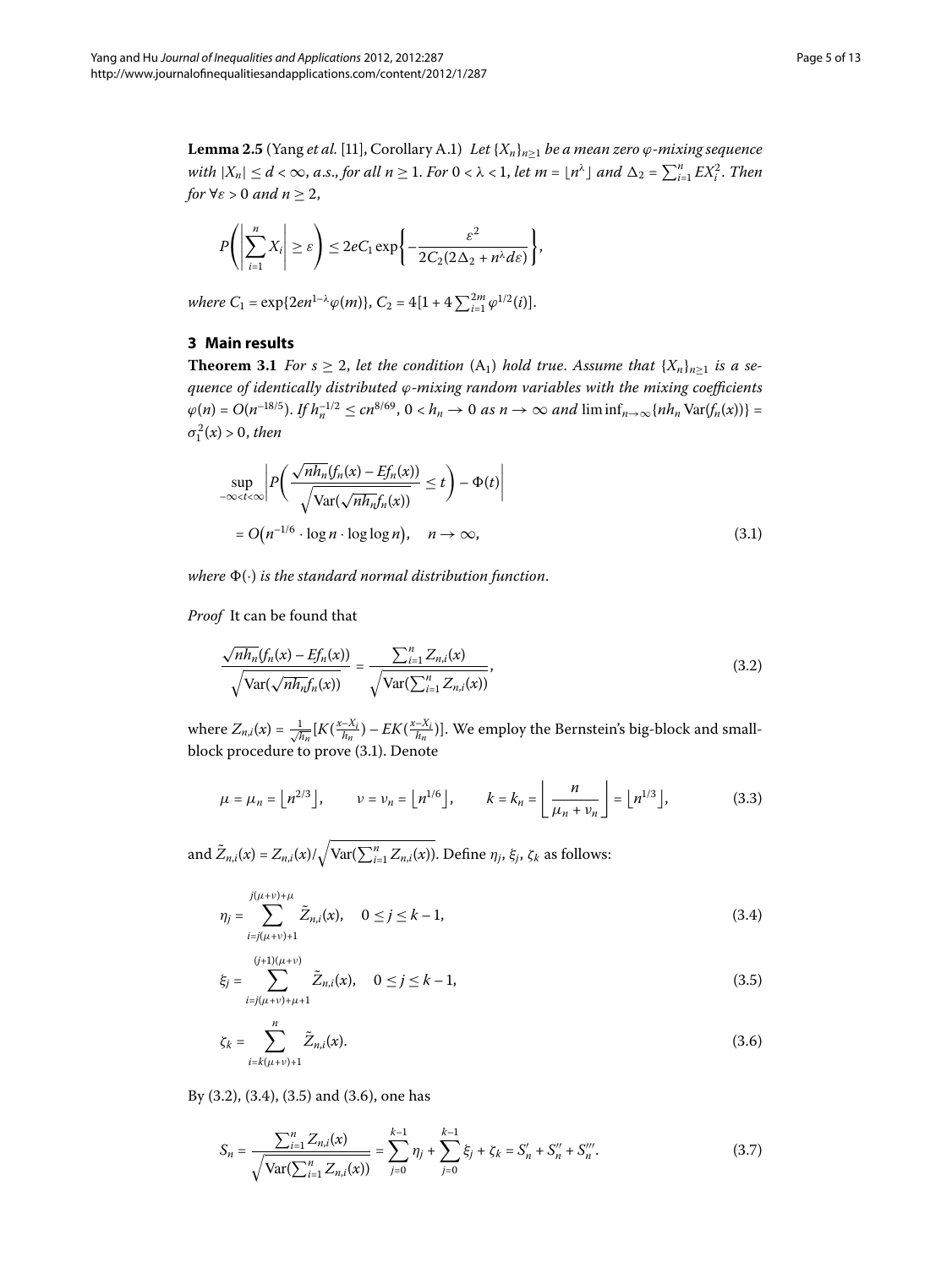From  $(3.5)$  and  $(3.7)$ , it follows

<span id="page-5-0"></span>
$$
E\left[S_n''\right]^2 = \text{Var}\left[\sum_{j=0}^{k-1} \xi_j\right] = \sum_{j=0}^{k-1} \text{Var}\left[\xi_j\right] + 2 \sum_{0 \le i < j \le k-1} \text{Cov}\left(\xi_i, \xi_j\right) := I_1 + I_2. \tag{3.8}
$$

We have by  $(2.1)$  and  $(A<sub>1</sub>)$  that

$$
EZ_{n,i}^2(x) = EZ_{n,1}^2(x) \le c_1 h_n^{-1} E K^2 \left(\frac{x - X_1}{h_n}\right) = c_1 h_n^{-1} \int_{-\infty}^{\infty} K^2 \left(\frac{x - u}{h_n}\right) f(u) du \le c_2.
$$

So, by the conditions  $\liminf_{n\to\infty} \{nh_n \text{Var}(f_n(x))\} = \liminf_{n\to\infty} \{n^{-1} \text{Var}(\sum_{i=1}^n Z_{n,i}(x))\}$  $\sigma_1^2(x) > 0$ ,  $\varphi(n) = O(n^{-18/5})$  and  $EZ_{n,i}(x) = 0$ , we apply Lemma 2[.](#page-3-1)2 with  $p = 2$  and obtain that

<span id="page-5-1"></span>
$$
\text{Var}[\xi_j] = E\left[\sum_{i=j(\mu+\nu)+1}^{(j+1)(\mu+\nu)} \tilde{Z}_{n,i}(x)\right]^2 \leq \frac{c_3}{n} E\left[\sum_{i=j(\mu+\nu)+1}^{(j+1)(\mu+\nu)} Z_{n,i}(x)\right]^2 \leq \frac{c_4}{n} \nu_n.
$$

Consequently,

$$
I_1 = \sum_{j=0}^{k-1} \text{Var}[\xi_j] \le \frac{c_3 k_n \nu_n}{n} = O\big(n^{-1/2}\big). \tag{3.9}
$$

<span id="page-5-2"></span>Meanwhile, one has  $|\tilde{Z}_{n,i}(x)| \le c_1 n^{-1/2} h_n^{-1/2}$ ,  $E|\tilde{Z}_{n,i}(x)| \le c_2 n^{-1/2} h_n^{1/2}$ ,  $1 \le i \le n$ . With  $\lambda_j =$  $j(\mu_n + \nu_n) + \mu_n$ 

$$
I_2 = 2 \sum_{0 \le i < j \le k-1} \text{Cov}(\xi_i, \xi_j) = 2 \sum_{0 \le i < j \le k-1} \sum_{l_1=1}^{\nu_n} \sum_{l_2=1}^{\nu_n} \text{Cov}[\tilde{Z}_{n, \lambda_i + l_1}(x), \tilde{Z}_{n, \lambda_j + l_2}(y)],
$$

but since  $i \neq j$ ,  $|\lambda_i - \lambda_j + l_1 - l_2| \geq \mu_n$ , we have, by applying Lemma 2[.](#page-3-2)1 with  $\varphi(n) = O(n^{-18/5})$ and  $(3.3)$ , that

<span id="page-5-3"></span>
$$
|I_{2}| \leq 2 \sum_{\substack{1 \leq i < j \leq n \\ j - i \geq \mu_{n}}} \left| \text{Cov}\left[\tilde{Z}_{n,i}(x), \tilde{Z}_{n,j}(x)\right] \right| \leq 4c_{1}c_{2} \sum_{\substack{1 \leq i < j \leq n \\ j - i \geq \mu_{n}}} n^{-1/2} h_{n}^{-1/2} n^{-1/2} h_{n}^{1/2} \varphi(j - i)
$$
\n
$$
\leq c_{3} \sum_{k \geq \mu_{n}} k^{-18/5} \leq c_{4} \mu_{n}^{-13/5} = O\left(n^{-26/15}\right). \tag{3.10}
$$

<span id="page-5-4"></span>So, by (3.8), (3.9) and (3.10), one has

$$
E[S_n']^2 = O(n^{-1/2}).
$$
\n(3.11)

On the other hand, by  $\varphi(n) = O(n^{-18/5})$ ,  $EZ_{n,i}(x) = 0$  and Lemma 2[.](#page-3-2)1 with  $p = 2$ , we obtain that

$$
E[S_n''']^2 \le \frac{c_7}{n} E\left(\sum_{i=k(\mu+\nu)+1}^n Z_{n,i}\right)^2 \le \frac{c_8}{n} \left(n - k_n(\mu_n + \nu_n)\right)
$$
  
 
$$
\le \frac{c_9(\mu_n + \nu_n)}{n} = O\left(n^{-1/3}\right).
$$
 (3.12)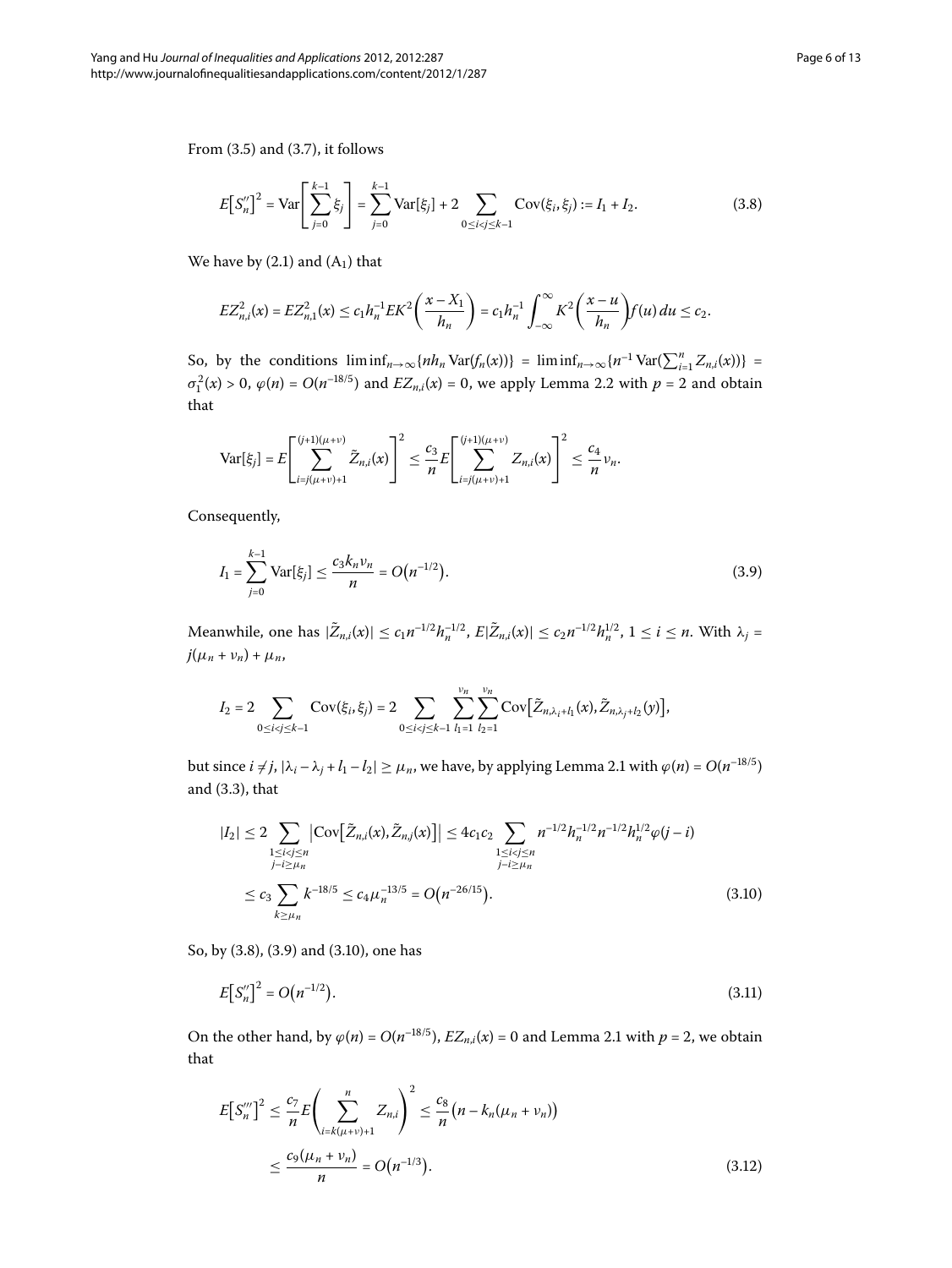Now, we turn to estimate  $\sup_{-\infty < t < \infty} |P(S'_n \le t) - \Phi(t)|$ . Define

$$
s_n^2 = \sum_{j=0}^{k-1} \text{Var}(\eta_j), \qquad \Gamma_n = \sum_{0 \le i < j \le k-1} \text{Cov}(\eta_i, \eta_j).
$$

<span id="page-6-0"></span>Since  $ES_n^2 = 1$ , one has

$$
E(S'_n)^2 = E[S_n - (S''_n + S''_n)]^2 = 1 + E(S''_n + S''_n)^2 - 2E[S_n(S''_n + S''_n)]
$$

Combining  $(3.11)$  with  $(3.12)$ , one can check that

$$
|E(S'_n)^2 - 1| = |E(S''_n + S''_n)^2 - 2E[S_n(S''_n + S''_n)]|
$$
  
\n
$$
\leq E(S''_n)^2 + E(S''_n)^2 + 2[E(S''_n)^2]^{1/2}[E(S''_n)^2]^{1/2}
$$
  
\n
$$
+ 2[E(S_n^2)]^{1/2}[E(S''_n)^2]^{1/2} + 2[E(S_n^2)]^{1/2}[E(S'''_n)^2]^{1/2}
$$
  
\n
$$
= O(n^{-1/4}) + O(n^{-1/6}) = O(n^{-1/6}).
$$
\n(3.13)

<span id="page-6-1"></span>With  $\lambda_j = j(\mu_n + \nu_n)$ ,  $i \neq j$ ,  $|\lambda_i - \lambda_j + l_1 - l_2| \geq \nu_n$ , one has

$$
2\Gamma_n=2\sum_{0\leq i
$$

So, similar to the proof of (3[.](#page-3-2)10), by Lemma 2.1 with  $\varphi(n) = O(n^{-18/5})$ ,  $|\tilde{Z}_{n,i}(x)| \le c_1 n^{-1/2} h_n^{-1/2}$ and  $E|\tilde{Z}_{n,j}(x)| \leq c_2 n^{-1/2} h_n^{1/2}$ , we have that

<span id="page-6-2"></span>
$$
|\Gamma_n| \le 2 \sum_{\substack{1 \le i < j \le n \\ j - i \ge v_n}} |\text{Cov}[\tilde{Z}_{n,i}(x), \tilde{Z}_{n,j}(x)]| \le 4c_1c_2 \sum_{\substack{1 \le i < j \le n \\ j - i \ge v_n}} n^{-1/2} h_n^{-1/2} n^{-1/2} h_n^{1/2} \varphi(j - i)
$$
\n
$$
\le c_3 \sum_{k \ge v_n} k^{-18/5} \le c_4 v_n^{-13/5} = O\big(n^{-13/30}\big). \tag{3.14}
$$

Obviously,

<span id="page-6-3"></span>
$$
s_n^2 = E\big[S_n'\big]^2 - 2\Gamma_n,\tag{3.15}
$$

<span id="page-6-4"></span>by  $(3.13)$  $(3.13)$  $(3.13)$ ,  $(3.14)$  and  $(3.15)$ , we obtain that

$$
|s_n^2 - 1| = O(n^{-1/6}).
$$
\n(3.16)

Let  $\eta'_j$ ,  $j = 0, 1, \ldots, k-1$ , be the independent random variables and  $\eta'_j$  have the same distribution as  $\eta_j$  for  $j = 0, 1, \ldots, k - 1$ . Put  $B_n = \sum_{j = 0}^{k-1} \eta_j'$ . It can be seen that

$$
\sup_{-\infty < t < \infty} |P(S'_n \le t) - \Phi(t)| \le \sup_{-\infty < t < \infty} |P(S'_n \le t) - P(B_n \le t)|
$$
  
+ 
$$
\sup_{-\infty < t < \infty} |P(B_n \le t) - \Phi(t/s_n)|
$$
  
+ 
$$
\sup_{-\infty < t < \infty} |\Phi(t/s_n) - \Phi(t)| := F_1 + F_2 + F_3.
$$
 (3.17)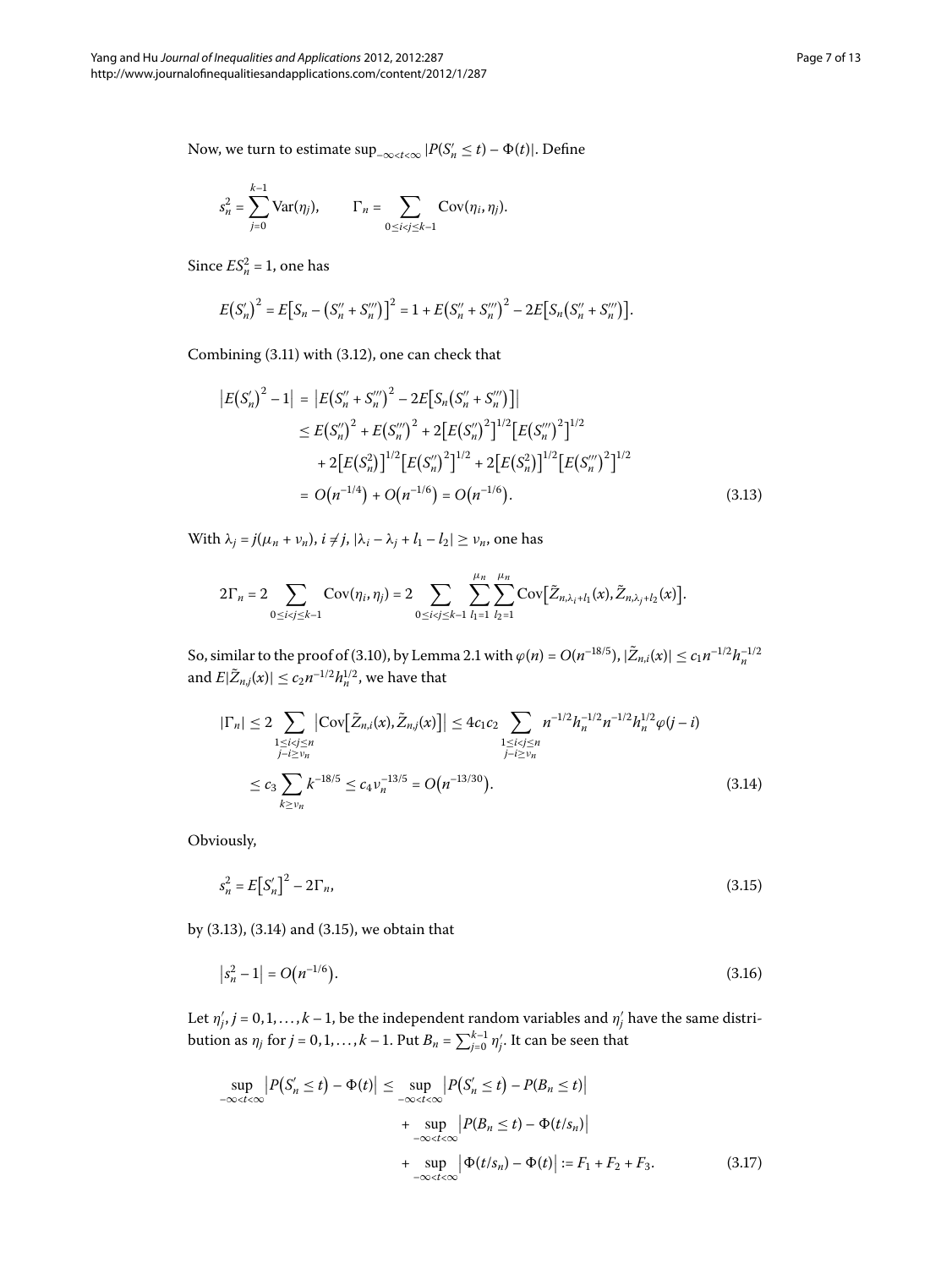<span id="page-7-1"></span>Denote the characteristic functions of  $S'_n$  and  $B_n$  by  $\varphi(t)$  and  $\psi(t)$ , respectively. Using the Esséen inequality (Petrov [27], Theorem 5.3), for any  $T > 0$ , we have

$$
F_1 \le \int_{-T}^{T} \left| \frac{\varphi(t) - \psi(t)}{t} \right| dt + T \sup_{-\infty < t < \infty} \int_{|u| \le \frac{C}{T}} \left| P(B_n \le u + t) - P(B_n \le t) \right| du
$$
  
:=  $F_{1n} + F_{2n}$ . (3.18)

It is a simple fact that

$$
E|Z_{n,i}(x)|^3 \le c_1 h_n^{-3/2} E K^3 \left(\frac{x - X_1}{h_n}\right)
$$
  
=  $c_1 h_n^{-3/2} \int_{-\infty}^{\infty} K^3 \left(\frac{x - u}{h_n}\right) f(u) du \le c_2 h_n^{-1/2}, \quad 1 \le i \le n$ 

<span id="page-7-0"></span>and  $EZ_{n,i}^2(x) \le c_3$ ,  $1 \le i \le n$ [.](#page-3-1) Applying Lemma 2.2 with  $p = 3$ , we obtain by  $h_n^{-1/2} \le cn^{8/69}$ and  $\liminf_{n \to \infty} \{ n^{-1} \text{Var}(\sum_{i=1}^{n} Z_{n,i}(x)) \} = \sigma_1^2(x) > 0$  that

$$
E|\eta_j|^3 = E\left|\sum_{i=j(\mu+\nu)+1}^{j(\mu+\nu)+\mu} \tilde{Z}_{n,i}\right|^3 \leq \frac{c_1}{n^{3/2}} E\left|\sum_{i=j(\mu+\nu)+1}^{j(\mu+\nu)+\mu} Z_{n,i}(x)\right|^3
$$
  

$$
\leq \frac{c_2}{n^{3/2}} \left\{\sum_{i=j(\mu+\nu)+1}^{j(\mu+\nu)+\mu} E|Z_{n,i}(x)|^3 + \left(\sum_{i=j(\mu+\nu)+1}^{j(\mu+\nu)+\mu} EZ_{n,i}^2(x)\right)^{3/2}\right\}
$$
  

$$
\leq \frac{c_3}{n^{3/2}} (\mu h_n^{-1/2} + \mu^{3/2}) \leq \frac{c_4 n}{n^{3/2}} = O(n^{-1/2}).
$$
 (3.19)

<span id="page-7-2"></span>Consequently, by Lemma 2[.](#page-4-3)3, the Jensen inequality,  $\varphi(n) = O(n^{-18/5})$ , (3.3), (3.4) and (3.19), one can see that

<span id="page-7-4"></span>
$$
\begin{aligned} \left| \phi(t) - \psi(t) \right| &= \left| E \exp \left( it \sum_{j=0}^{k-1} \eta_j \right) - \prod_{j=0}^{k-1} E \exp(it \eta_j) \right| \\ &\le c_1 |t| \varphi(v) \sum_{j=0}^{k-1} E|\eta_j| \le c_1 |t| \varphi(v) \sum_{j=0}^{k-1} \left( E|\eta_j|^3 \right)^{1/3} \\ &\le c_2 |t| k n^{-1/6} \varphi(v) \le c_2 |t| n^{-13/30} . \end{aligned} \tag{3.20}
$$

Combining (3.18) with (3.20), we obtain, by taking  $T = n^{13/60}$ , that

<span id="page-7-3"></span>
$$
F_{1n} = \int_{-T}^{T} \left| \frac{\varphi(t) - \psi(t)}{t} \right| dt \le cn^{-13/30} \cdot T = O(n^{-13/60}). \tag{3.21}
$$

From (3.16), it follows  $s_n \to 1$ . Thus, by the Berry-Esséen inequality (Petrov [27[\]](#page-12-21), Theorem 5.7), (3.3) and (3.19), one has that

$$
\sup_{-\infty < t < \infty} \left| P(B_n/s_n \le t) - \Phi(t) \right| \le \frac{c}{s_n^3} \sum_{j=0}^{k-1} E |\eta_j'|^3 = \frac{c}{s_n^3} \sum_{j=0}^{k-1} E |\eta_j|^3 = O(n^{-1/6}), \tag{3.22}
$$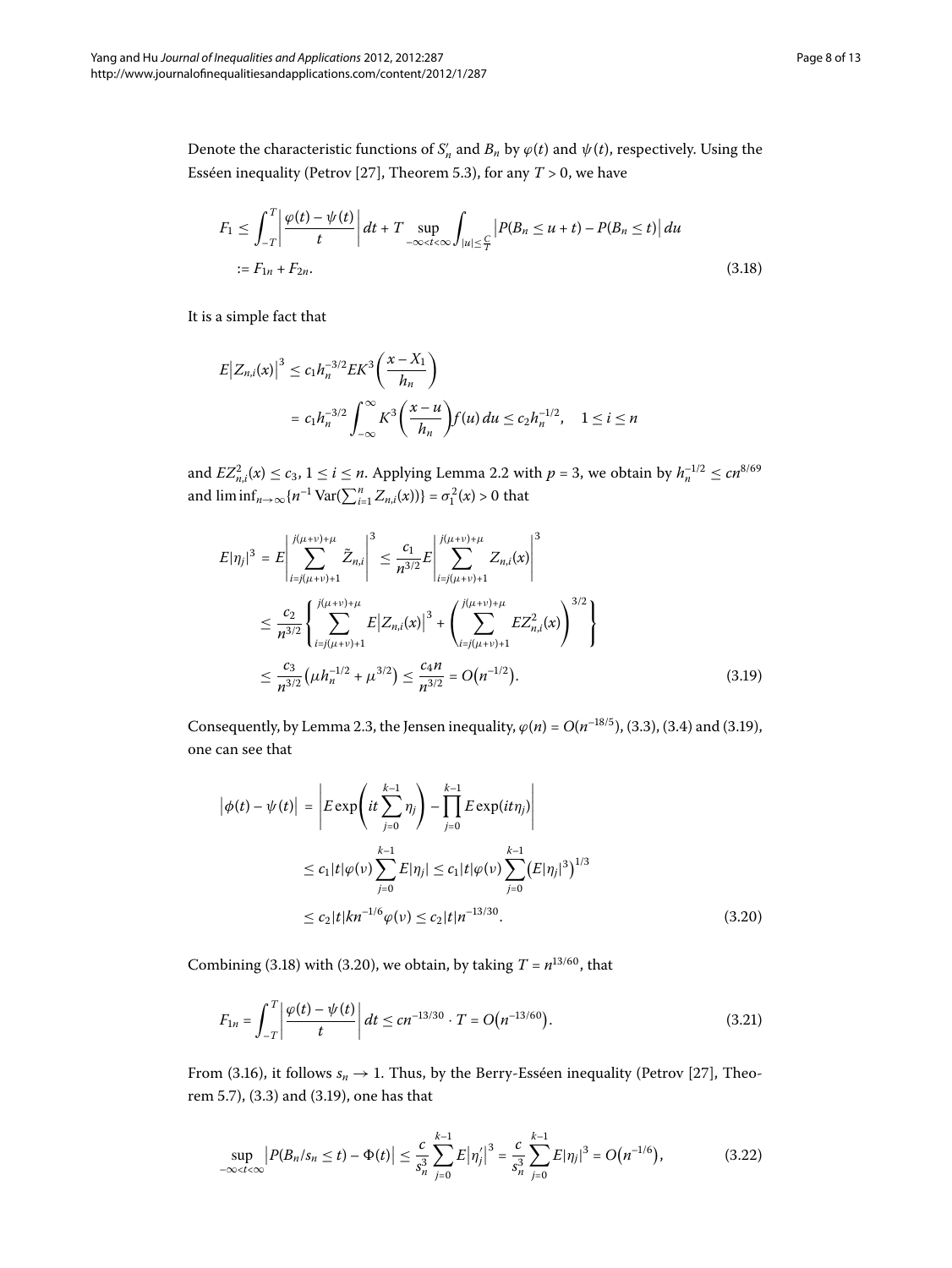<span id="page-8-0"></span>which implies

$$
\sup_{-\infty < t < \infty} \left| P(B_n \le u + t) - P(B_n \le t) \right|
$$
\n
$$
\le \sup_{-\infty < t < \infty} \left| P\left(\frac{B_n}{s_n} \le \frac{u+t}{s_n}\right) - \Phi\left(\frac{u+t}{s_n}\right) \right|
$$
\n
$$
+ \sup_{-\infty < t < \infty} \left| P\left(\frac{B_n}{s_n} \le \frac{t}{s_n}\right) - \Phi\left(\frac{t}{s_n}\right) \right| + \sup_{-\infty < t < \infty} \left| \Phi\left(\frac{u+t}{s_n}\right) - \Phi\left(\frac{t}{s_n}\right) \right|
$$
\n
$$
\le 2 \sup_{-\infty < t < \infty} \left| P\left(\frac{B_n}{s_n} \le t \right) - \Phi(t) \right| + \sup_{-\infty < t < \infty} \left| \Phi\left(\frac{u+t}{s_n}\right) - \Phi\left(\frac{t}{s_n}\right) \right|
$$
\n
$$
= O(n^{-1/6}) + O(|u|/s_n). \tag{3.23}
$$

By (3[.](#page-8-0)18) and (3.23), take  $T = n^{13/60}$ , we obtain that

<span id="page-8-2"></span><span id="page-8-1"></span>
$$
F_{2n} = T \sup_{-\infty < t < \infty} \int_{|u| \le C/T} \left| P(B_n \le u + t) - P(B_n \le t) \right| du \le \frac{c_1}{n^{1/6}} + \frac{c_2}{T} = O\left(n^{-1/6}\right). \tag{3.24}
$$

Therefore, similar to the proof of (2.28) in Yang *et al.* [11], by (3.16), one has

<span id="page-8-3"></span>
$$
F_3 = \sup_{-\infty < t < \infty} \left| \Phi(t/s_n) - \Phi(t) \right| \leq c_1 \left| s_n^2 - 1 \right| = O\big(n^{-1/6}\big),\tag{3.25}
$$

and from (3.22), it follows

<span id="page-8-4"></span>
$$
F_2 = \sup_{-\infty < t < \infty} \left| P(B_n / s_n \le t / s_n) - \Phi(t / s_n) \right| = O\big(n^{-1/6}\big). \tag{3.26}
$$

<span id="page-8-5"></span>Consequently, by (3[.](#page-7-4)17), (3.18), (3.21), (3.24), (3.25) and (3.26), one has that

$$
\sup_{-\infty < t < \infty} \left| P(S'_n \le t) - \Phi(t) \right| = O\big(n^{-1/6}\big) + O\big(n^{-7/24}\big) = O\big(n^{-1/6}\big). \tag{3.27}
$$

On the other hand, let  $\varepsilon_n = n^{-1/6} \cdot \log n \cdot \log \log n$ [.](#page-3-0) By (3.7), we apply Lemma 2.4 with  $a = 2\varepsilon_n$  and obtain that

<span id="page-8-6"></span>
$$
\sup_{-\infty < t < \infty} \left| P(S_n \le t) - \Phi(t) \right| \le \sup_{-\infty < t < \infty} \left| P(S'_n \le t) - \Phi(t) \right| + \frac{2\varepsilon_n}{\sqrt{2\pi}} + P\big( |S''_n| > \varepsilon_n \big) + P\big( |S''_n| > \varepsilon_n \big).
$$
\n(3.28)

Obviously, by (3.11) and Markov's inequality, we have

$$
P(|S_n''| > \varepsilon_n) \le n^{1/3} (\log n \cdot \log \log n)^{-2} \cdot E[S_n'']^2 = O(n^{-1/6} (\log n \cdot \log \log n)^{-2}).
$$
 (3.29)

It is time to estimate  $P(|S''_n| > \varepsilon_n)$ . By  $h_n^{-1/2} \le cn^{8/69}$  and (3.12), one has

$$
|\tilde{Z}_{n,i}| \leq C_3 n^{-1/2} h_n^{-1/2} \leq C_4 n^{-53/138}, \qquad \sum_{i=k(\mu+\nu)+1}^n E\tilde{Z}_{n,i}^2 \leq C_5 n^{-1/3}.
$$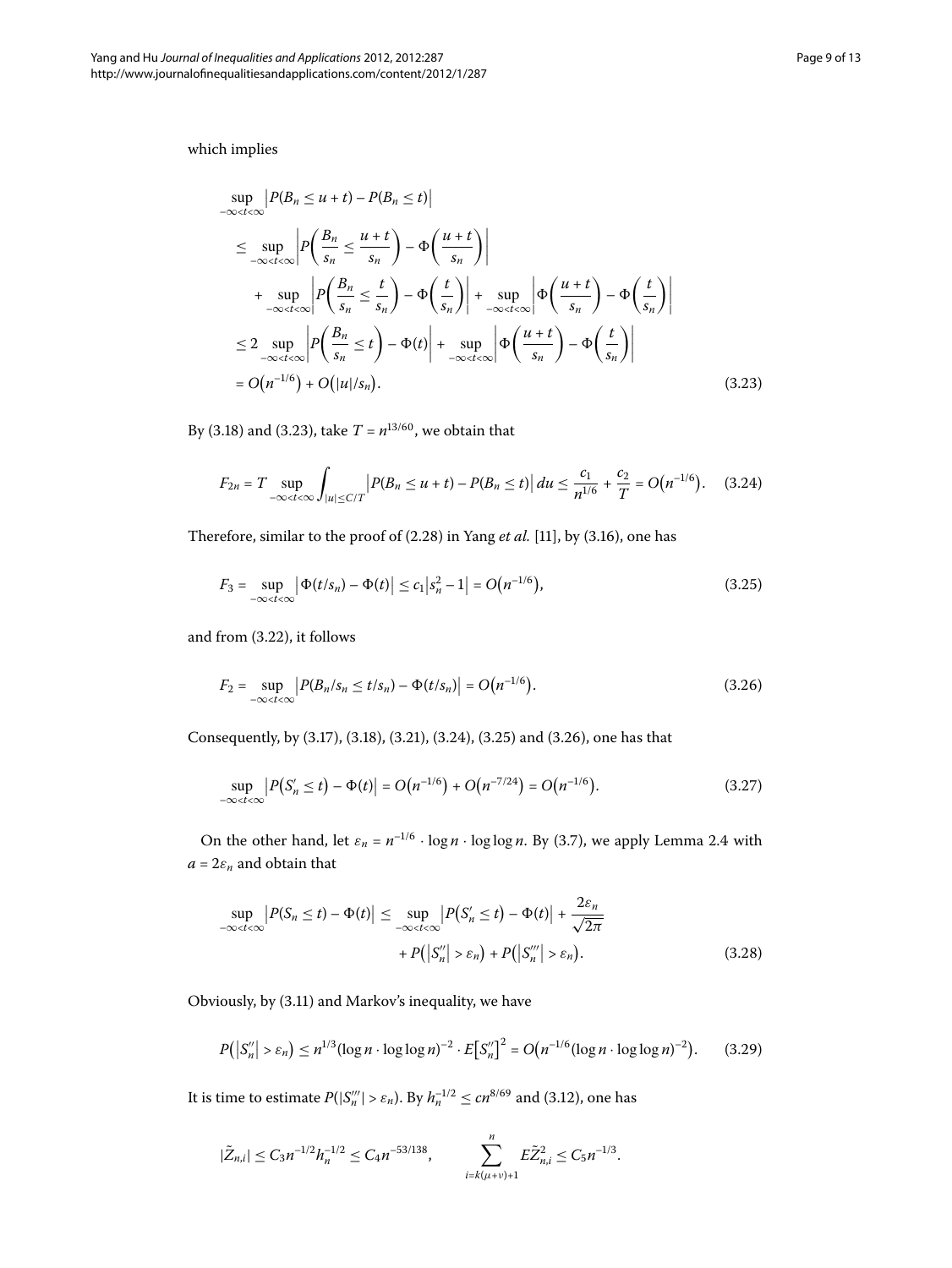<span id="page-9-0"></span>So, we have, by Lemma 2[.](#page-4-8)5 with  $\lambda = 5/23$  and  $m = \lfloor n^{5/23} \rfloor = \lfloor n^{\lambda} \rfloor$ , that for *n* large enough,

$$
P(|S_n'''| > \varepsilon_n) = P\left(\left|\sum_{i=k(\mu+\nu)+1}^n Z_{n,i}\right| > n^{-1/6} \cdot \log n \cdot \log \log n\right)
$$
  
\n
$$
\leq 2eC_1 \exp\left\{-\frac{n^{-1/3} \cdot \log^2 n \cdot (\log \log n)^2}{2C_2(2C_5 n^{-1/3} + n^{5/23}C_4 n^{-53/138} n^{-1/6} \cdot \log n \cdot \log \log n)}\right\}
$$
  
\n
$$
\leq \frac{C_{12}}{n},
$$
\n(3.30)

where

<span id="page-9-4"></span>
$$
C_1 = \exp\{2en^{1-\lambda}\varphi(m)\} \le C \exp\{2en^{1-\lambda}n^{-18\lambda/5}\} \le C \exp\{2e\},
$$
  

$$
C_2 = 4\left(1 + 4\sum_{i=1}^{2m}\varphi^{1/2}(i)\right) \le 4\left(1 + 4\sum_{i=1}^{\infty}\varphi^{1/2}(i)\right) < \infty.
$$

Finally, the desired result (3[.](#page-4-1)1) follows from (3.2), (3.7), (3.27), (3.28), (3.29) and (3.30) immediately.  $\hfill \square$ 

<span id="page-9-3"></span>**Theorem 3.2** For  $s \geq 2$ , let the conditions  $(A_1)$  and  $(A_2)$  hold true. Assume that  $\{X_n\}_{n\geq 1}$  is a *sequence of identically distributed ϕ-mixing random variables with the mixing coefficients*  $\varphi(n) = O(n^{-18/5})$ , and  $f(x)$  satisfies a Lipschitz condition. If  $h_n^{-1/2} \le cn^{8/69}$ ,  $0 < h_n \to 0$ , then *for any*  $\delta \in (0, 1)$ ,

$$
\sup_{-\infty < t < \infty} \left| P\left( \frac{\sqrt{n h_n} (f_n(x) - Ef_n(x))}{\sigma(x)} \le t \right) - \Phi(t) \right|
$$
  
=  $O(n^{-1/6} \cdot \log n \cdot \log \log n) + O(h_n^{\delta}) + O(h_n^{13(1-\delta)/5}), \quad n \to \infty,$  (3.31)

<span id="page-9-1"></span>*where*  $\sigma^2(x) = f(x) \int_{-\infty}^{\infty} K^2(u) du$  with  $f(x) > 0$  and  $\Phi(\cdot)$  is the standard normal distribution *function*.

*Proof* By the condition  $(A_1)$ ,  $\int_{-\infty}^{\infty} uK(u) du = 0$  implies that  $\int_{-\infty}^{\infty} |u|K(u) du < \infty$ . Thus, by the Lipschitz condition of  $f(x)$ , we obtain that

<span id="page-9-2"></span>
$$
\left| \frac{1}{h_n} E K^2 \left( \frac{x - X_1}{h_n} \right) - \sigma^2(x) \right|
$$
\n
$$
= \left| \frac{1}{h_n} \int_{-\infty}^{\infty} K^2 \left( \frac{x - u}{h_n} \right) f(u) du - f(x) \int_{-\infty}^{\infty} K^2(u) du \right|
$$
\n
$$
\leq c_1 \int_{-\infty}^{\infty} K(u) |f(x - h_n u) - f(x)| du
$$
\n
$$
\leq c_2 h_n \int_{-\infty}^{\infty} |u| K(u) du \leq c_3 h_n. \tag{3.32}
$$

Obviously, one has

$$
\frac{1}{h_n}\bigg[EK\bigg(\frac{x-X_1}{h_n}\bigg)\bigg]^2 = \frac{1}{h_n}\bigg[\int_{-\infty}^{\infty} K\bigg(\frac{x-u}{h_n}\bigg)f(u) du\bigg]^2 \le ch_n.
$$
\n(3.33)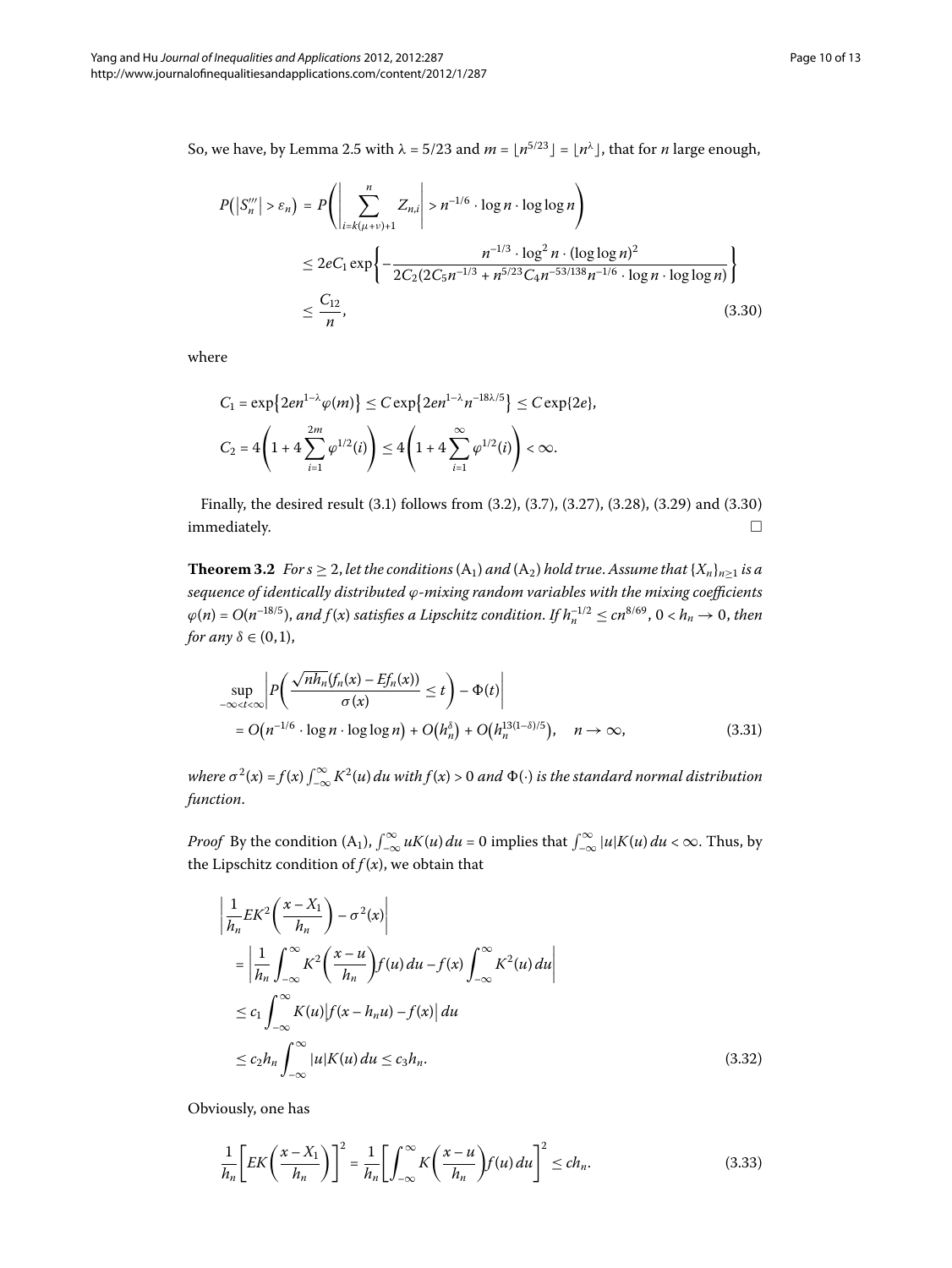<span id="page-10-1"></span><span id="page-10-0"></span>Thus, we obtain by combining  $(3.32)$  with  $(3.33)$  that

$$
\begin{aligned} \left| \text{Var}\big(Z_{n,i}(x)\big) - \sigma^2(x) \right| &= \left| \text{Var}\big(Z_{n,1}(x)\big) - \sigma^2(x) \right| \\ &\le \frac{1}{h_n} \bigg[ EK\bigg(\frac{x - X_1}{h_n}\bigg) \bigg]^2 + \left| \frac{1}{h_n} EK^2\bigg(\frac{x - X_1}{h_n}\bigg) - \sigma^2(x) \right| \\ &\le c_3 h_n, \quad 1 \le i \le n. \end{aligned} \tag{3.34}
$$

Meanwhile, for  $i \neq j$ , one has by the condition  $(A_2)$  that

<span id="page-10-2"></span>
$$
\begin{aligned} \left| \text{Cov} \left[ Z_{n,i}(x), Z_{n,j}(y) \right] \right| \\ &= \left| \frac{1}{h_n} \text{Cov} \left[ K \left( \frac{x - X_i}{h_n} \right), K \left( \frac{y - X_j}{h_n} \right) \right] \right| \\ &\leq h_n \int_{-\infty}^{\infty} \int_{-\infty}^{\infty} K(s) K(t) \left| \left[ f(x - h_n s, y - h_n t, j - i) - f(x - h_n s) f(y - h_n t) \right] \right| ds \, dt \\ &\leq ch_n. \end{aligned} \tag{3.35}
$$

By (3.35), we take  $r_n = h_n^{\delta-1}$  and obtain that

<span id="page-10-3"></span>
$$
\frac{2}{n} \sum_{\substack{1 \le i < j \le n \\ 1 \le j - i \le r_n}} \left| \text{Cov}\big[ Z_{n,i}(x), Z_{n,j}(y) \big] \right| \le c_4 h_n r_n = c_4 h_n^{\delta}.
$$
\n(3.36)

Applying Lemma 2[.](#page-3-1)2 with  $|Z_{n,i}(x)| \le c_1 h_n^{-1/2}$ ,  $E|Z_{n,j}(x)| \le c_2 h_n^{1/2}$  and  $\varphi(n) = O(n^{-18/5})$ , we obtain that

<span id="page-10-4"></span>
$$
\frac{2}{n} \sum_{\substack{1 \le i < j \le n \\ j - i > r_n}} |\text{Cov}[Z_{n,i}(x), Z_{n,j}(y)]| \le c_5 \sum_{k > r_n} \varphi(k) \le c_6 h_n^{13(1-\delta)/5}.
$$
 (3.37)

<span id="page-10-5"></span>Define

$$
\sigma_n^2(x) = \text{Var}\Bigg[\sum_{i=1}^n Z_{n,i}(x)\Bigg], \qquad \sigma_{n,0}^2(x) = n\sigma^2(x), \quad n \ge 1. \tag{3.38}
$$

<span id="page-10-6"></span>Consequently, by  $(3.34)$  $(3.34)$  $(3.34)$ ,  $(3.36)$ ,  $(3.37)$  and  $(3.38)$ , it can be checked that

$$
\left| \sigma_n^2(x) - \sigma_{n,0}^2(x) \right| \le n \left| \text{Var}\big(Z_{n,1}(x)\big) - \sigma^2(x) \right| + 2 \sum_{1 \le i < j \le n} \left| \text{Cov}\big[Z_{n,i}(x), Z_{n,j}(y)\big] \right|
$$
  

$$
\le c_7 n \big(h_n + h_n^{\delta} + h_n^{13(1-\delta)/5}\big).
$$
 (3.39)

We obtain, by  $(3.2)$ ,  $(3.31)$  and  $(3.38)$ , that

$$
\sup_{-\infty < t < \infty} \left| P\left(\frac{\sqrt{nh_n}(f_n(x) - Ef_n(x))}{\sigma(x)} \le t\right) - \Phi(t) \right|
$$
\n
$$
= \sup_{-\infty < t < \infty} \left| P\left(\frac{\sum_{i=1}^n Z_{n,i}(x)}{\sigma_{n,0}(x)} \le t\right) - \Phi(t) \right|
$$
\n
$$
\le \sup_{-\infty < t < \infty} \left| P\left(\frac{\sum_{i=1}^n Z_{n,i}(x)}{\sigma_n(x)} \le \frac{\sigma_{n,0}(x)}{\sigma_n(x)} t\right) - \Phi\left(\frac{\sigma_{n,0}(x)}{\sigma_n(x)} t\right) \right|
$$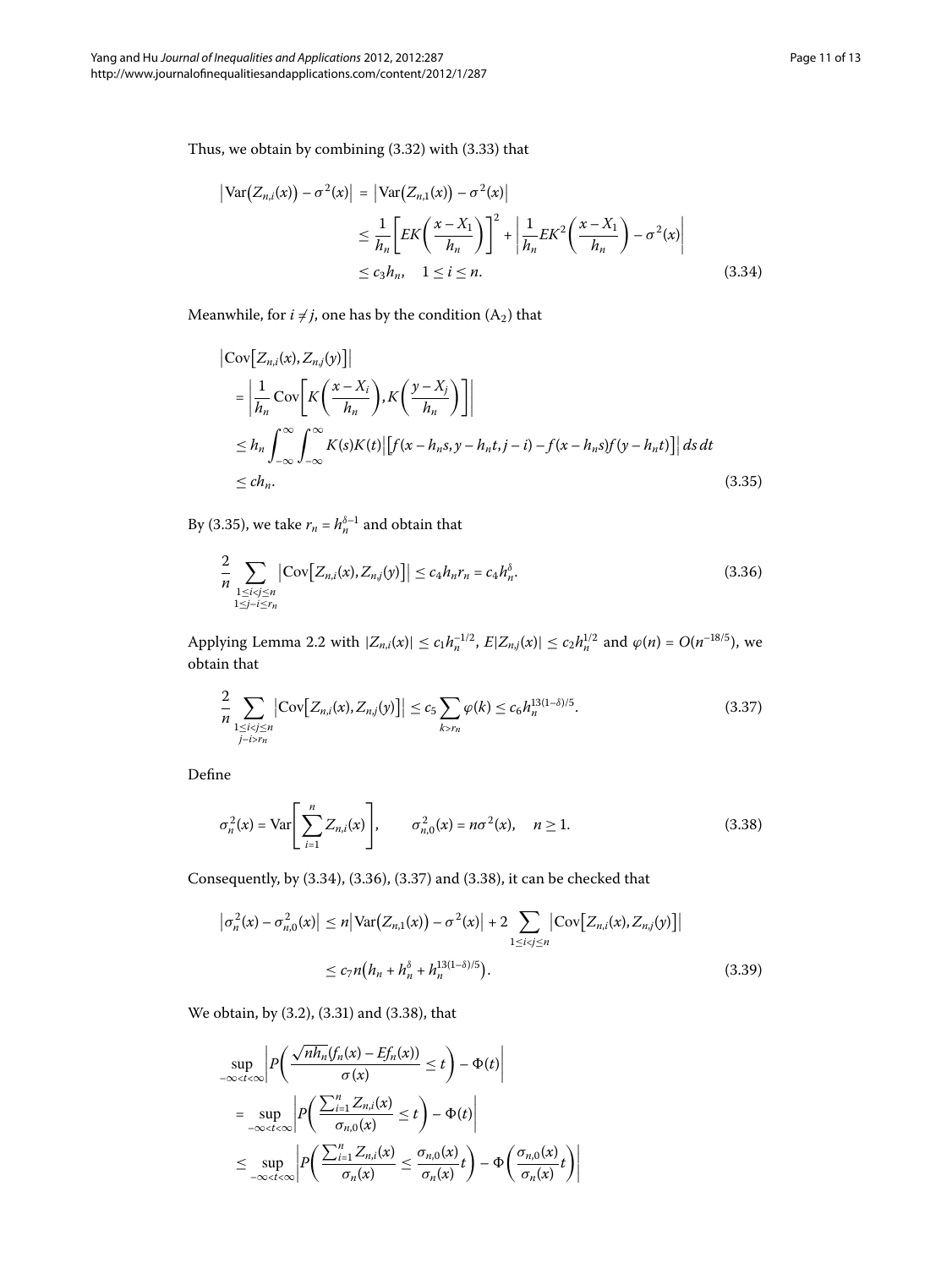<span id="page-11-5"></span>
$$
+\sup_{-\infty < t < \infty} \left| \Phi\left(\frac{\sigma_{n,0}(x)}{\sigma_n(x)}t\right) - \Phi(t) \right|
$$
  
:= Q<sub>1</sub> + Q<sub>2</sub>. (3.40)

From (3.38) and (3.39), it follows  $\lim_{n\to\infty} \sigma_n^2(x)/\sigma_{n,0}^2(x) = 1$ , since  $h_n \to 0$  as  $n \to \infty$  and  $\delta \in (0, 1)$ [.](#page-4-9) Thus, by applying Theorem 3.1, we establish that

<span id="page-11-6"></span>
$$
Q_1 = O\big(n^{-1/6} \cdot \log n \cdot \log \log n\big). \tag{3.41}
$$

<span id="page-11-7"></span>On the other hand, similar to the proof of  $(2.34)$  $(2.34)$  $(2.34)$  in Yang *et al.* [\[](#page-12-5)11], it follows by  $(3.39)$ again that

$$
Q_2 \le c_2 \left| \frac{\sigma_n^2(x)}{\sigma_{n,0}^2(x)} - 1 \right| = \frac{c_2}{\sigma_{n,0}^2(x)} \left| \sigma_n^2(x) - \sigma_{n,0}^2(x) \right| = O\big(h_n^{\delta}\big) + O\big(h_n^{13(1-\delta)/5}\big).
$$
 (3.42)

Finally, by  $(3.40)$  $(3.40)$  $(3.40)$ ,  $(3.41)$  and  $(3.42)$ ,  $(3.31)$  holds true.

**Remark 3.1** Under an independent sample, Cao [\[](#page-12-2)8] studied the bootstrap approximations in nonparametric density estimation and obtained Berry-Esséen bounds as  $O_p(n^{-1/5})$ and  $O_p(n^{-2/9})$  (see Theorem 1 and Theorem 2 of Cao [8[\]](#page-12-2)). Under a negatively associated sample, Liang and Baek [17] studied the Berry-Esséen bound and obtained the rate  $O((\frac{\log n}{n})^{1/6})$  under some conditions (see Remark 3[.](#page-11-7)1 of Liang and Baek [17]). In our The-orem 3[.](#page-9-4)1 and Theorem 3.2, under the mixing coefficients condition  $\varphi(n) = O(n^{-18/5})$  and other simple assumptions, we obtain the Berry-Esséen bounds of the centered variate as  $O(n^{-1/6} \cdot \log n \cdot \log \log n)$  and  $O(n^{-1/6} \cdot \log n \cdot \log \log n) + O(h_n^{\delta}) + O(h_n^{13(1-\delta)/5})$ , where  $0 < \delta < 1$ . Particularly, by taking  $\delta$  = 13/18 and  $h_n = n^{-16/69}$  in Theorem 3.2, the Berry-Esséen bound of the centered variate is presented as

$$
\sup_{-\infty < t < \infty} \left| P\left(\frac{\sqrt{n h_n(f_n(x) - Ef_n(x))}}{\sigma(x)} \le t \right) - \Phi(t) \right| = O\left(n^{-1/6} \cdot \log n \cdot \log \log n\right), \quad n \to \infty,
$$

where  $\sigma(x)$  and  $\Phi(\cdot)$  are defined in Theorem 3.2.

#### **Competing interests**

The authors declare that they have no competing interests.

#### **Authors' contributions**

<span id="page-11-0"></span>All authors read and approved the final manuscript.

#### <span id="page-11-1"></span>**Acknowledgements**

<span id="page-11-4"></span><span id="page-11-3"></span><span id="page-11-2"></span>The authors are grateful to associate editor prof. Andrei Volodin and two anonymous referees for their careful reading and insightful comments. This work was supported by the National Natural Science Foundation of China (11171001, 11201001, 11126176), HSSPF of the Ministry of Education of China (10YJA910005), the Natural Science Foundation of Anhui Province (1208085QA03) and the Provincial Natural Science Research Project of Anhui Colleges (KJ2010A005).

#### Received: 18 August 2012 Accepted: 21 November 2012 Published: 7 December 2012

#### **References**

- 1. Prakasa Rao, BLS: Nonparametric Function Estimation. Academic Press, New York (1983)
- 2. Silverman, BW: Density Estimation for Statistics and Data Analysis. Chapman & Hall, New York (1986)
- 3. Györfi, L, Härdle, W, Sarda, P, Vieu, P: Nonparametric Curve Estimation from Time Series. Springer, New York (1989)
- 4. Doukhan, P: Mixing. Properties and Examples. Lecture Notes in Statistics. Springer, Berlin (1995)
- 5. Billingsley, P: Convergence of Probability Measures. Wiley, New York (1968)